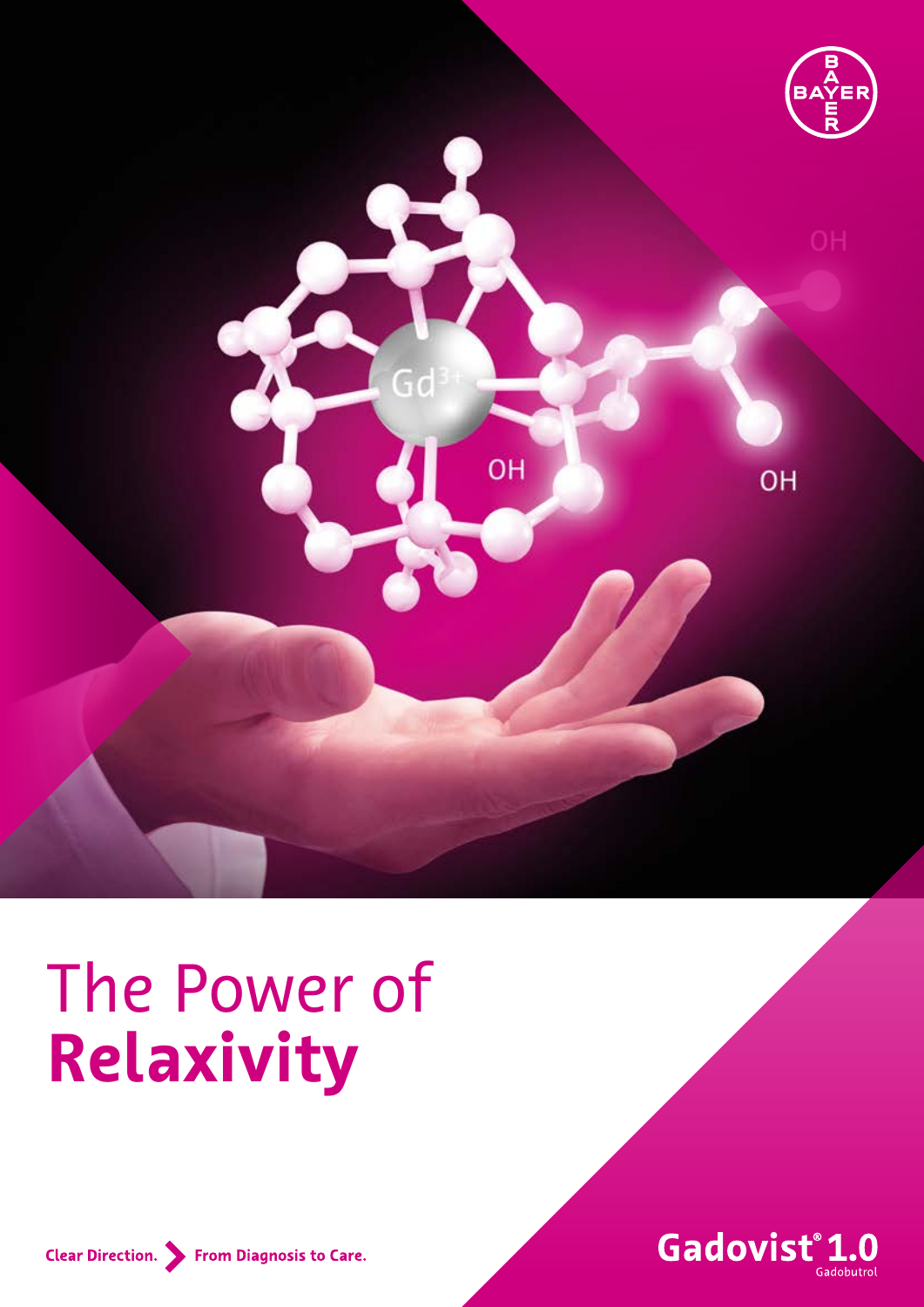

## What Is Relaxivity?

- $\blacktriangleright$  The effect of a gadolinium-based contrast agent (GBCA) to generate contrast mainly depends on its local tissue concentration and relaxivity.<sup>1</sup>
- $\checkmark$ Relaxivity is a marker for the ability of a GBCA to enhance signal intensity on the MR image and is a prerequisite of technical efficacy of GBCAs.2

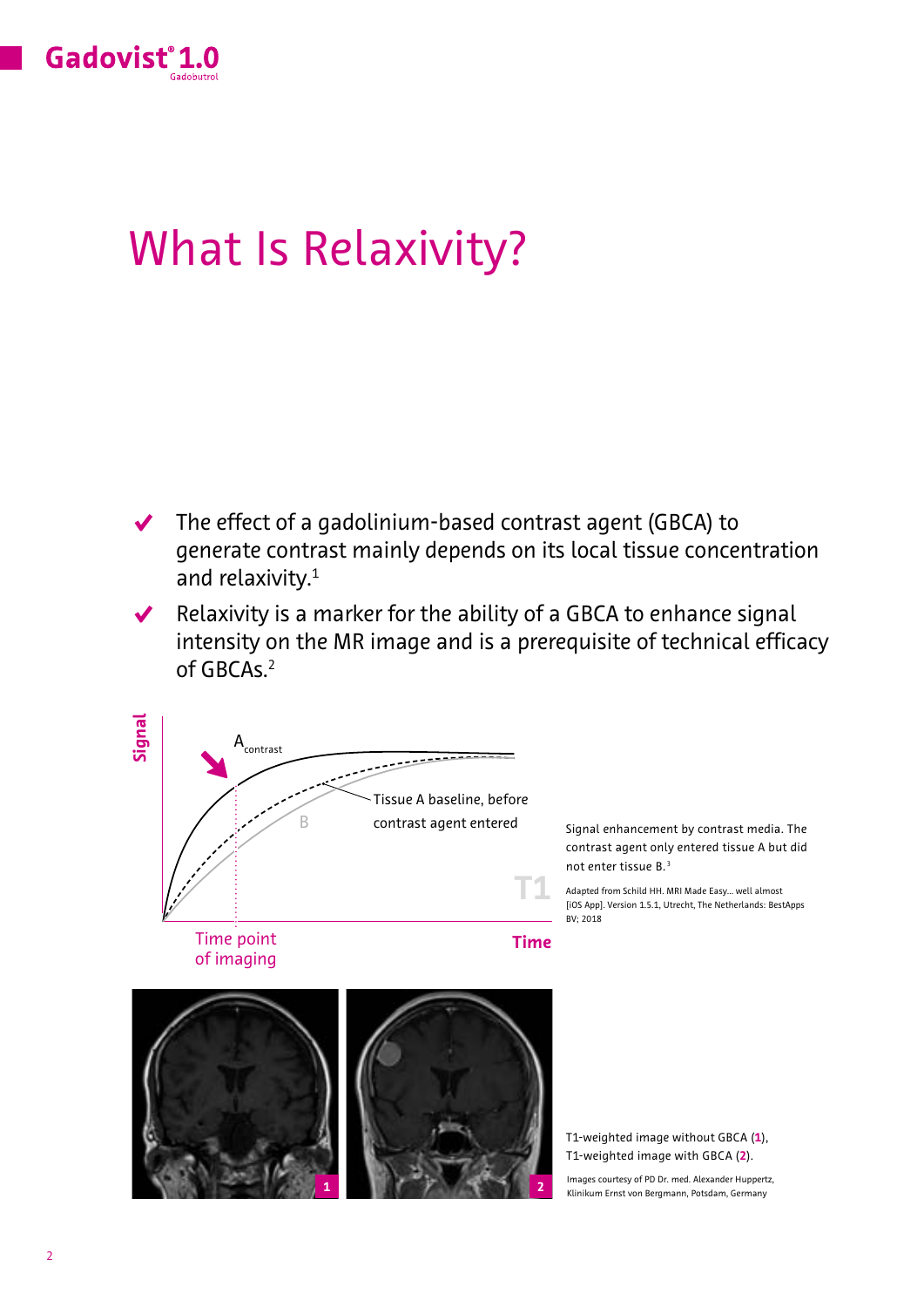## Molecular Structure Influences Relaxivity

 $\blacktriangleright$  High relaxivity can be generated by additional hydroxy groups leading to better interaction with bulk water and higher water exchange rates<sup>4-6</sup>



T1 relaxivity (L mmol<sup>-1</sup> s<sup>-1</sup>) at 1.5T in A) bovine plasma at 37°C (based on Rohrer M et al. 2005)<sup>7</sup>, B) human whole blood at 37°C (based on Shen Y et al. 2015<sup>8</sup>, and C) human plasma at 37°C (based on Szomolanyi P et al. 2019)<sup>10</sup>

 $\blacktriangleright$  High relaxivity due to molecular properties of Gadovist®5,7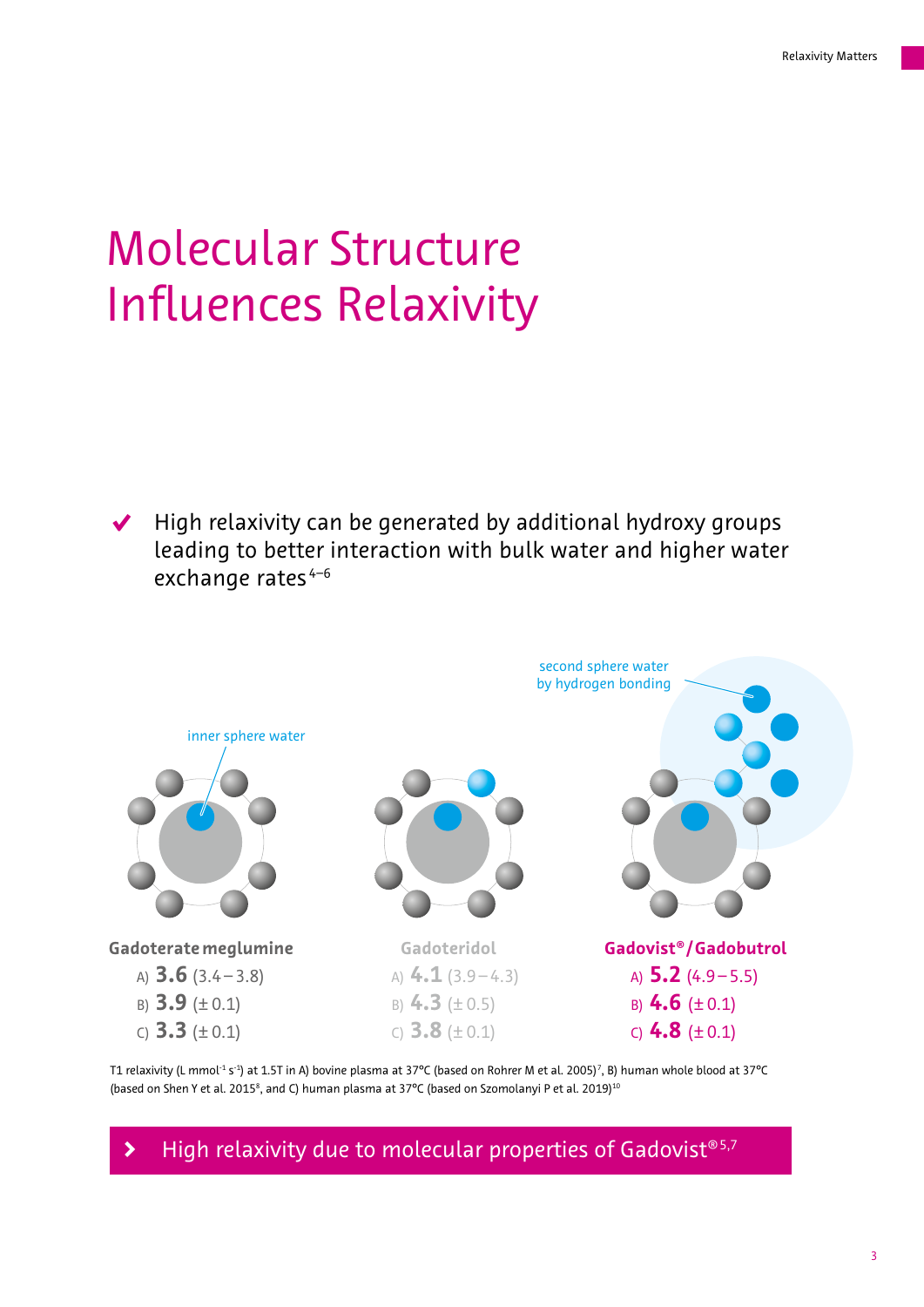

## Relaxivity of Gadovist® Compared to Other Macrocyclic GBCAs



While the absolute relaxivity values differ from study to study due to different measurement conditions, the order of relaxivity values is consistent between studies $7-10$ 

### $\blacktriangleright$  Gadovist<sup>®</sup> shows consistently high relaxivity values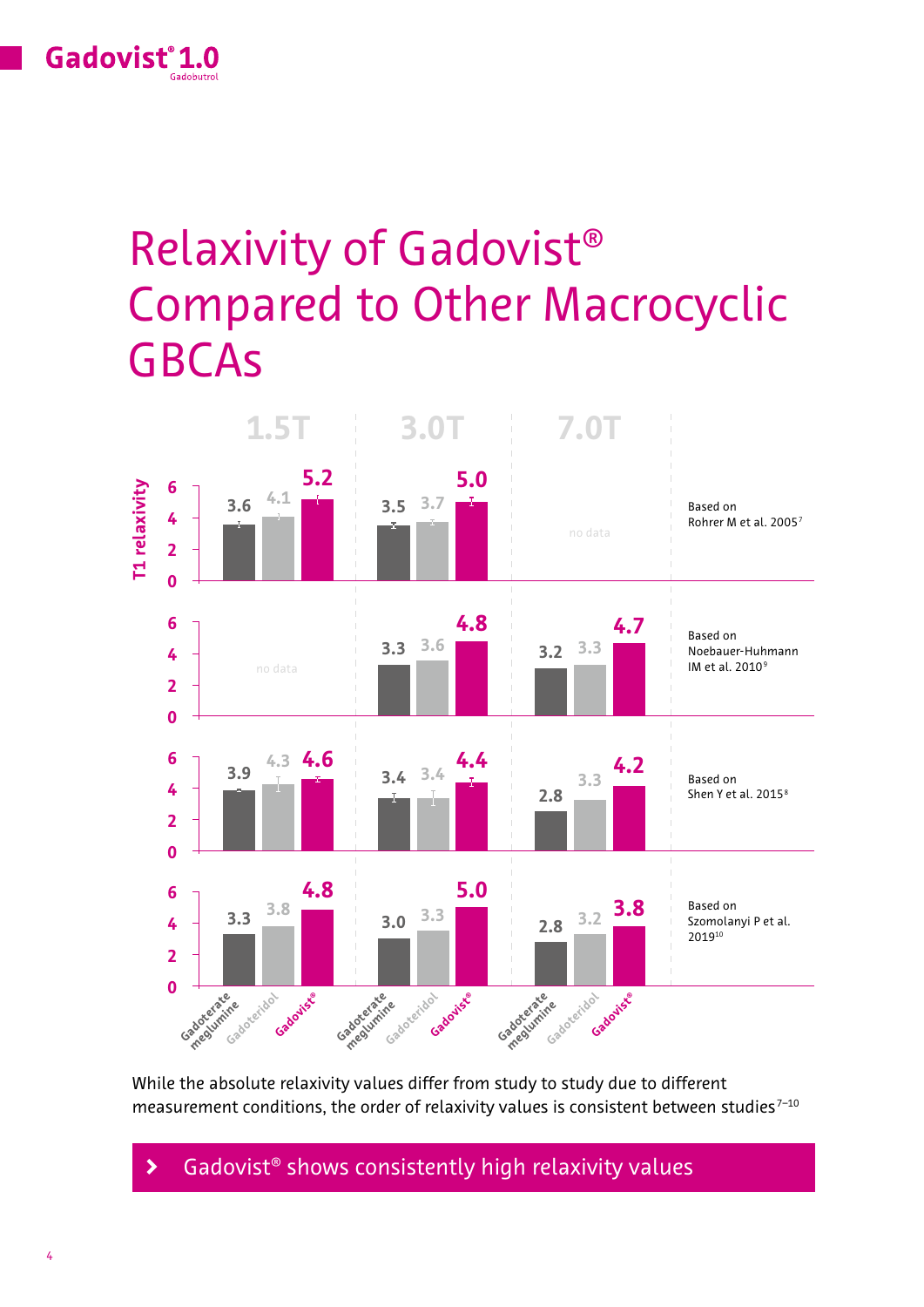### Why Is Relaxivity Important?

### $\blacktriangleright$  Higher relaxivity could result in<sup>\*</sup>

- increased signal on T1-weighted images  $11,12$
- $\blacktriangleright$  enhanced image quality<sup>12</sup>
- $\blacktriangleright$  improved diagnostic confidence<sup>13,14</sup>
- $\blacktriangleright$  In steady-state imaging, GBCA distribution in tissue\*\* and imaging time point contributes to signal enhancement: higher relaxivity leads to higher signal increase<sup>1</sup>
- $\blacktriangleright$  In dynamic imaging (e.g. MRA), the image is obtained while the GBCA passes through a certain area: local tissue concentration, injected dose and relaxivity impact the signal

### **Relationship between higher relaxivity and improved image quality and diagnostic confidence in three steps 11,12**



at equal contrast dose

\*\* e.g. leakage due to blood brain barrier disruption or vascularization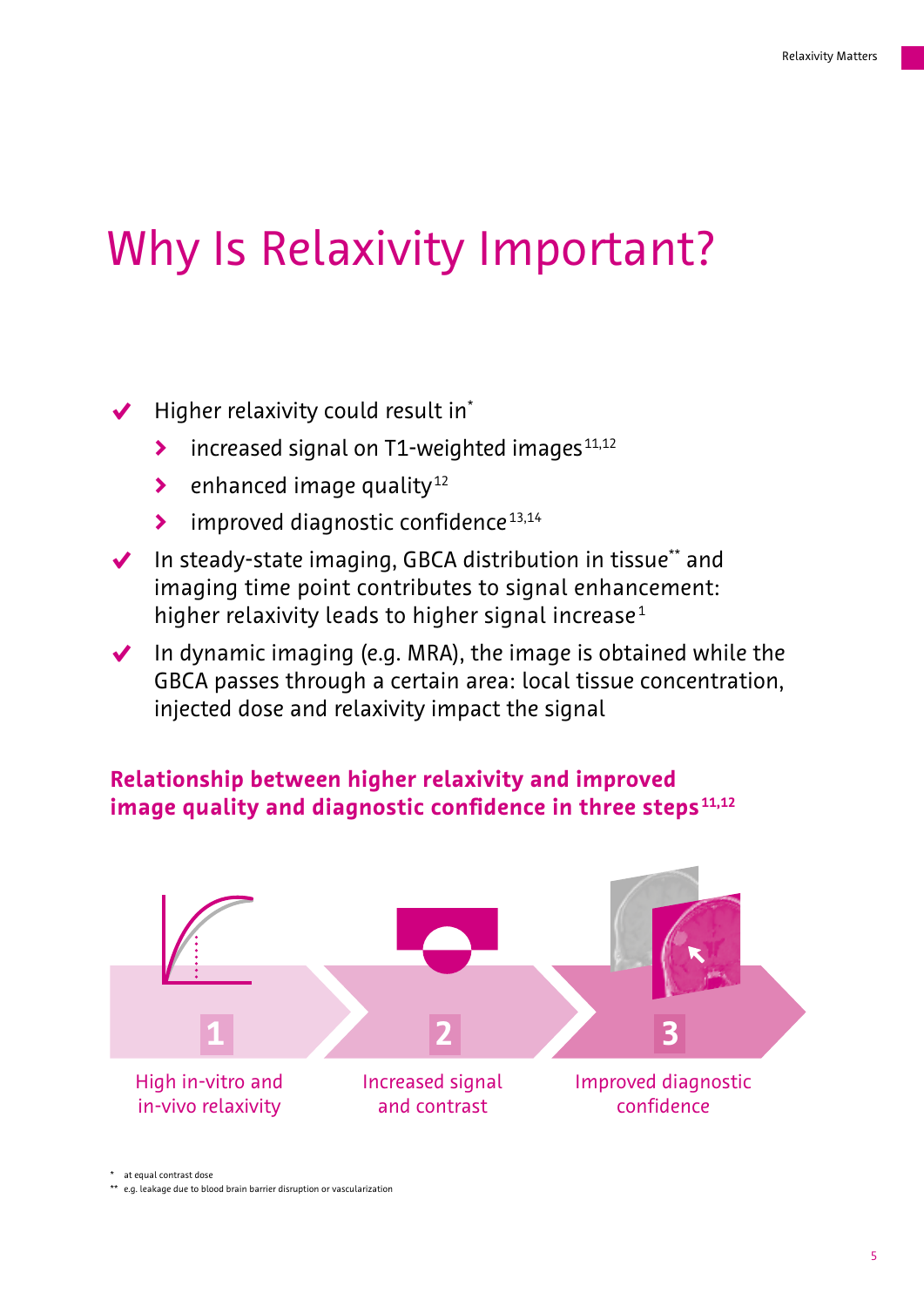## How to Investigate the Clinical Effect of Relaxivity

- $\blacktriangleright$  Direct comparison studies have been conducted to investigate the effect of the high relaxivity of Gadovist® vs. the other macrocyclic GBCAs gadoteridol and gadoterate meglumine
- Injected dose and imaging parameters need to be kept identical in intra-individual trials when investigating possible effects of relaxivity differences between two GBCAs

### In 3 out of 4 direct comparison trials against gadoteridol, 13-16 Gadovist® showed either:

- S Greater CE, improved sensitivity and accuracy for detection of malignant disease in CNS.13
- **▶** Non-inferiority of a single dose of Gadovist<sup>®</sup> to a double dose of gadoteridol.<sup>14</sup>
- $\blacktriangleright$  Significantly superior CE characteristics for Gadovist<sup>®</sup> in primary and secondary brain tumors.<sup>16</sup>

In 2 out of 3 direct comparison trials against gadoterate meglumine,17-19 Gadovist® showed either:

- $\blacktriangleright$  Better visualization of enhancing brain lesions.<sup>18</sup>
- $\blacktriangleright$  Increased enhancement in MS lesions.<sup>19</sup>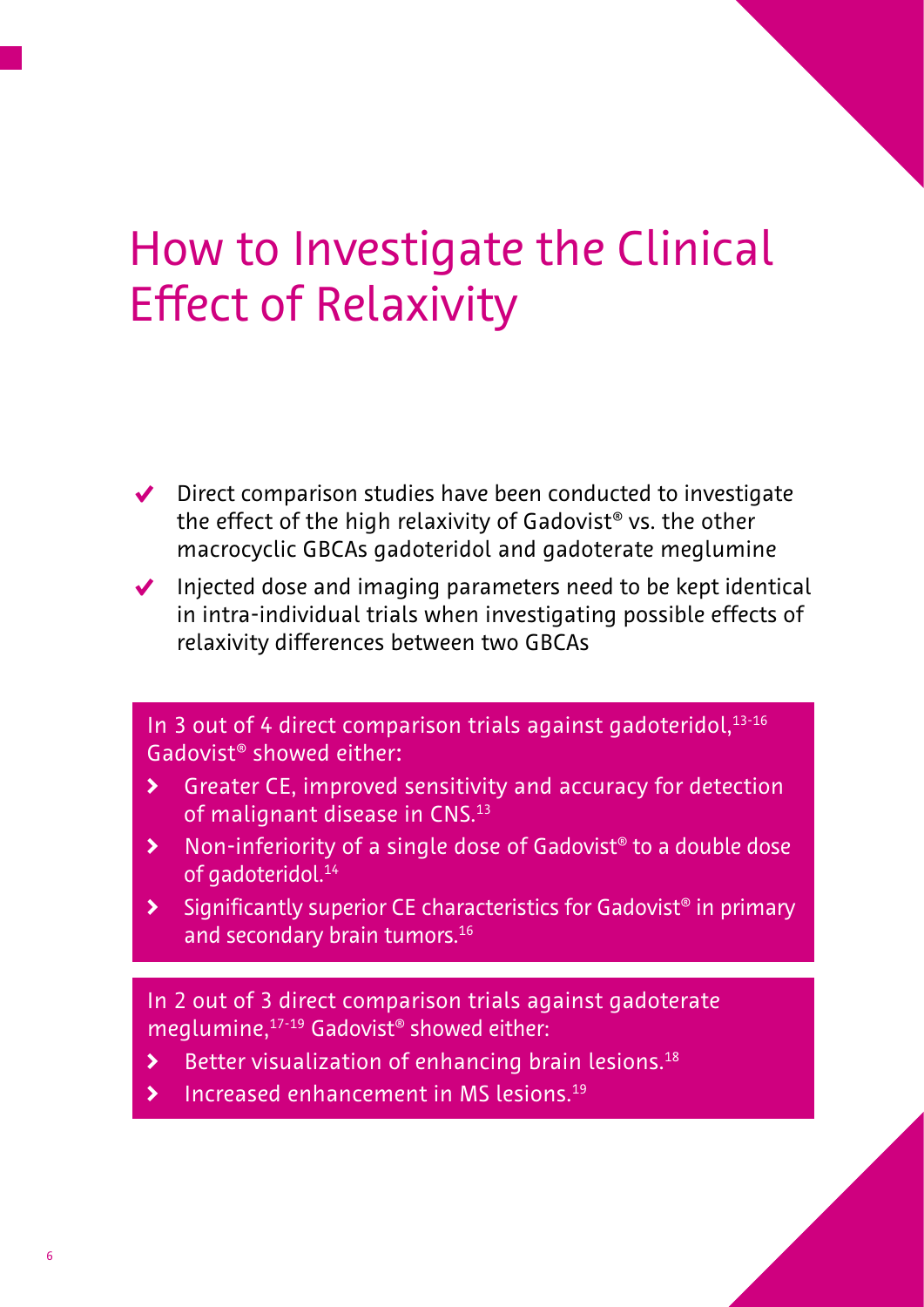## Comparison Studies **CNS**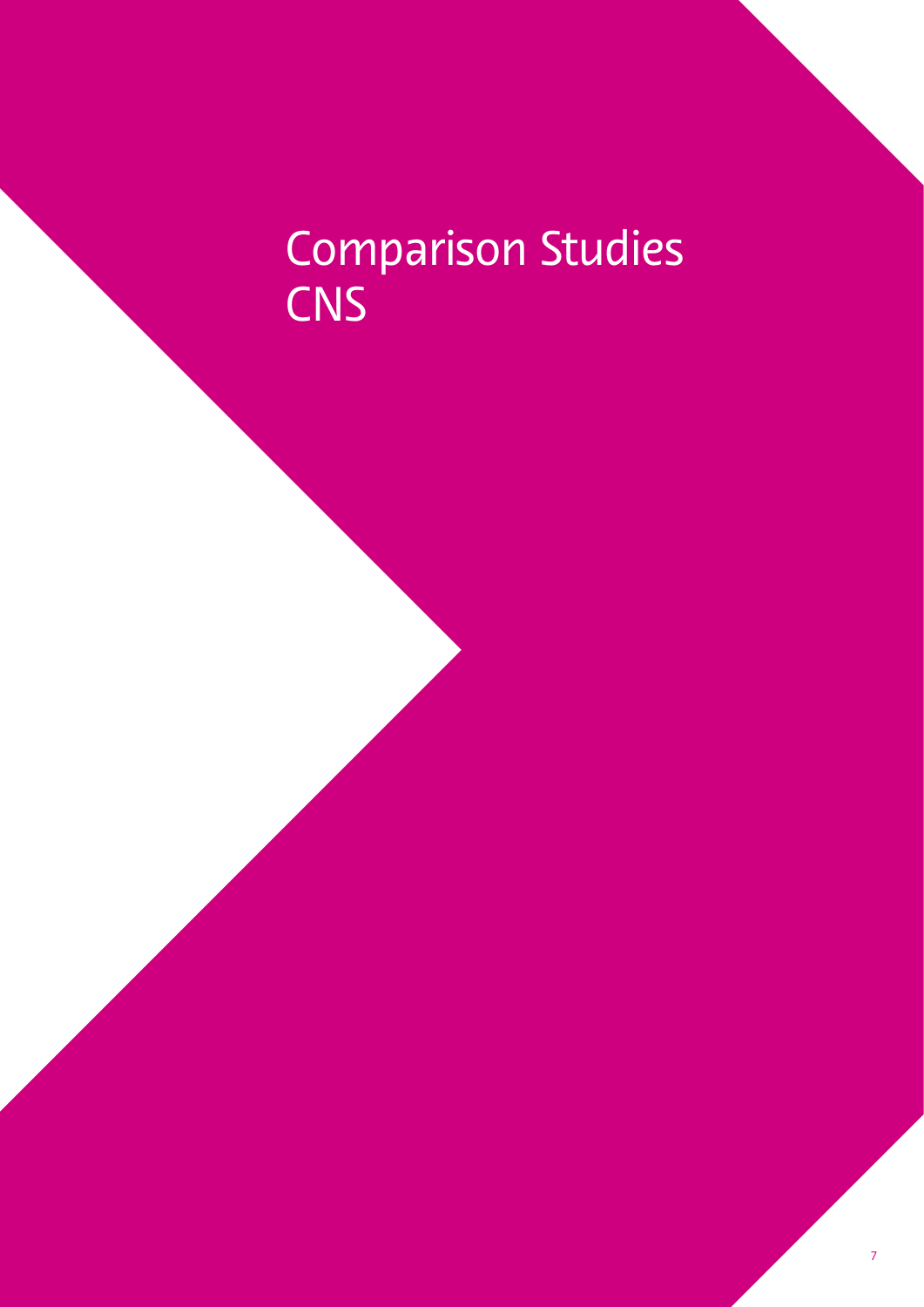• **Gutierrez JE et al. 2015** – A prospective, multicenter, randomized, double-blind, intra-individual comparison study.

Gadovist® Demonstrates Greater CE, Improved Sensitivity and Accuracy for Detection of Malignant Disease vs. Gadoteridol in CNS<sup>13</sup>

- $\sqrt{\phantom{a}}$  Improved differentiation of malignant vs. benign lesions attributed to higher relaxivity of Gadovist®
- $\triangleleft$  Gadovist<sup>®</sup> shows significantly higher sensitivity and accuracy for detection of malignancy compared to gadoteridol without change in specificity.





Follow-up evaluation for a glioma diagnosis.

- **1** Gadovist® contrast-enhanced T1w image showed enhancement with sharp delineation of the anatomic involvement, which was diagnosed as residual / recurrent high-grade glial tumor.
- **2** Gadoteridol contrast-enhanced T1w image shows less sharp rings of enhancement that were characterized as infection rather than tumor.

**Gadovist® Gadoteridol** 

**Gadovist® Gadoteridol Nominal P-value** 

Sensitivity (n=93) 66.7% 60.2% P=0.014

Specificity (n=199) 97.5% 97.5% P=1.000

Accuracy (n=292) 87.7% 85.6% P=0.034

 gadoteridol contrast-enhanced imaging  $(n = 336)$ . Sensitivity, specificity, and accuracy in determination of malignancy for combined Gadovist® contrast-enhanced vs. combined (majority reader diagnosis). Full analysis set

¡ "Increase in diagnostic performance may be a result of improved enhancement in poorly enhancing malignant lesions"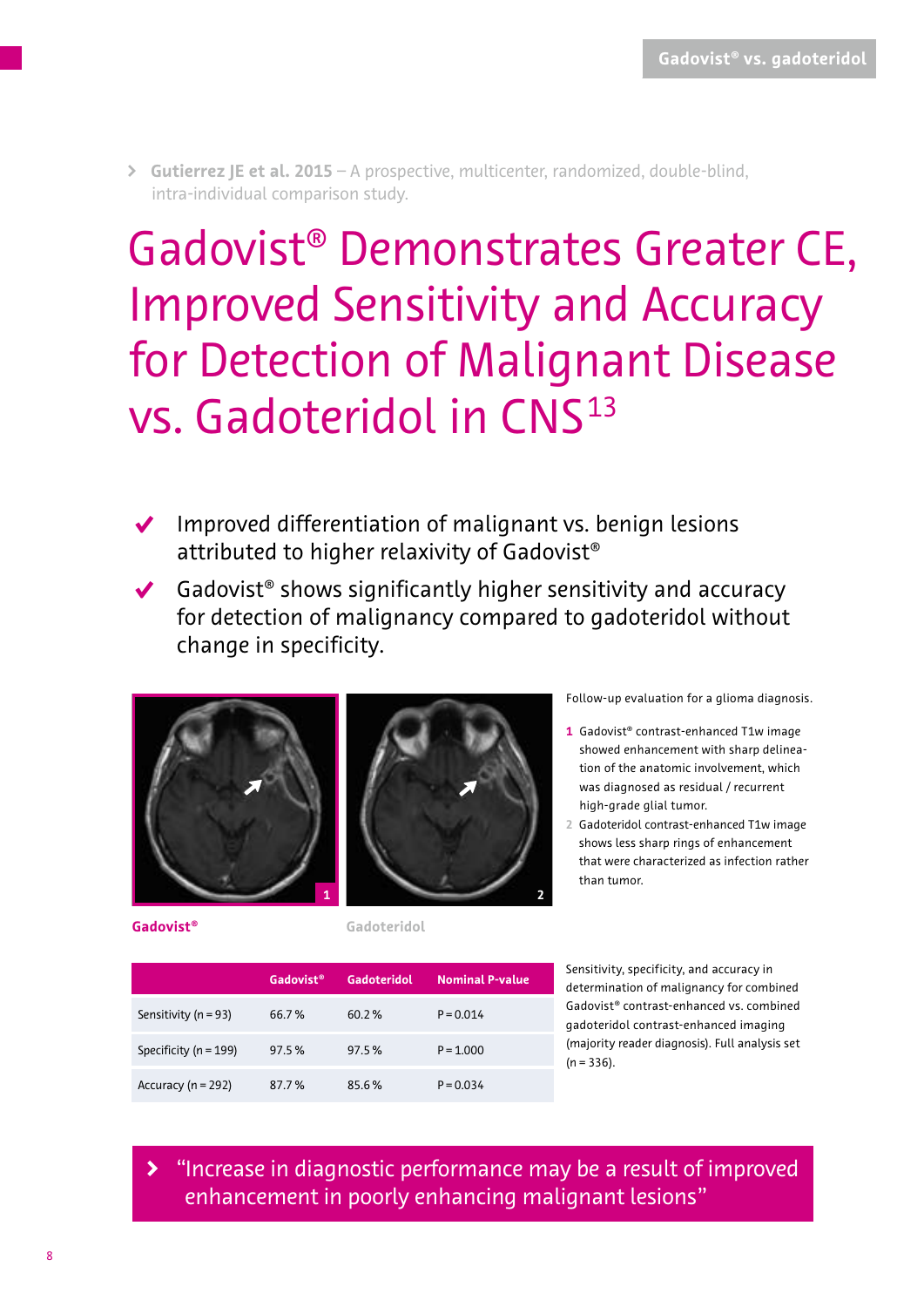• **Katakami N et al. 2011** – A phase II/III, multicenter, single-blind, randomized, controlled, crossover, intra-individual comparison study.

### Single Dose of Gadovist® was Shown to be Non-inferior to a Double Dose of Gadoteridol<sup>14</sup>

### **Image Contrast**







**Gadovist<sup>®</sup> 0.2 mmol/kg b.w. Gadoteridol** 0.2 mmol/kg b.w.



### **Performance in Stereotactic Radiosurgery Planning**

| 0.2 mmol/kg gadoteridol vs. dose of Gadovist <sup>®</sup> | $0.1$ mmol/kg b.w.<br># patients (%) | $0.2$ mmol/kg b.w.<br># patients (%) |
|-----------------------------------------------------------|--------------------------------------|--------------------------------------|
| Gadovist <sup>®</sup> better than gadoteridol             | 26/65(40.0)                          | 22/62(36.5)                          |
| Gadoteridol better than Gadovist®                         | 15/65(23.1)                          | 10/62(16.1)                          |
| Both agents the same                                      | 24/65(36.9)                          | 30/62(48.4)                          |

Gadovist<sup>®</sup> shows non-significant improvement for radiosurgery planning vs. gadoteridol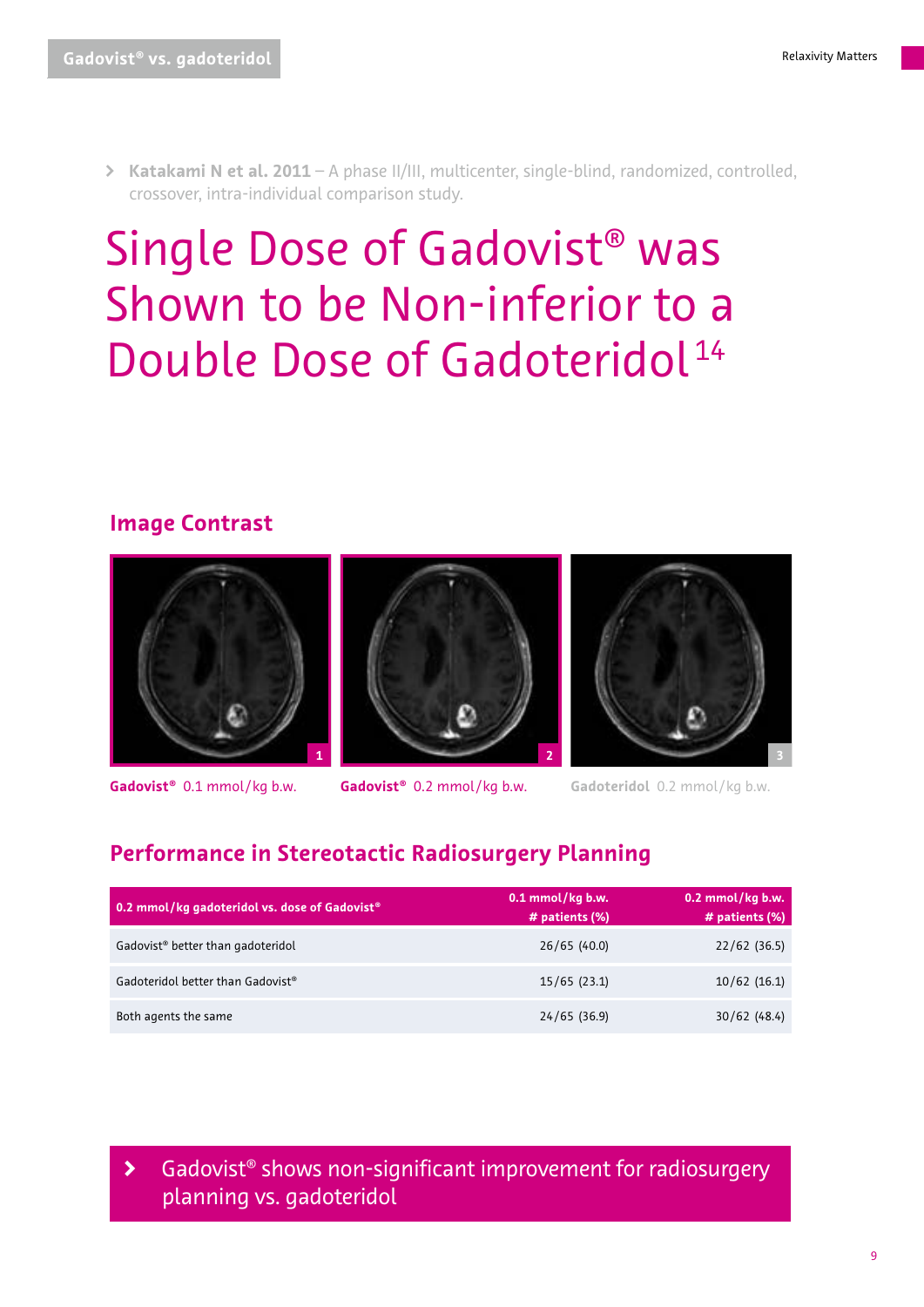• **Koenig M et al. 2013** – A prospective, single-center, randomized, intra-individual comparison study.

## Significantly Superior CE Characteristics For Gadovist® in Primary and Secondary Brain Tumors<sup>16</sup>

- $\blacktriangleright$  Intra-individual comparison showed preference of gadobutrol over gadoteridol
- $\blacktriangledown$  Quantitative results demonstrated significant superiority in lesion-to-brain contrast





**Significantly superior contrast in a routine MRI protocol** 

**Gadovist® Gadoteridol** 

A 49-year-old male patient with metastasis of laryngeal squamous cell carcinoma. T1-weighted SE images after Gadovist® (**1**) and gadoteridol (**2**). There is a higher T1 signal with Gadovist® leading to a better enhancement of the tumor margin follow-up evaluation for a glioma diagnosis.

| Overall preference (FAS**), N 51              | <b>Reader 1, N (%)</b> | <b>Reader 2, N (%)</b> |
|-----------------------------------------------|------------------------|------------------------|
|                                               | $P = 0.0046$           | $P = 0.002$            |
| Gadovist <sup>®</sup> better than gadoteridol | 36/51 (71%)            | 34/51 (67 %)*          |
| Gadoteridol better than Gadovist®             | 15/51 (29 %)           | $9/51(18%)$ *          |

Adapted from Koenig M, et al. 2013<sup>16</sup>

\* N = 8 were rated with no preference; \*\* Full analysis set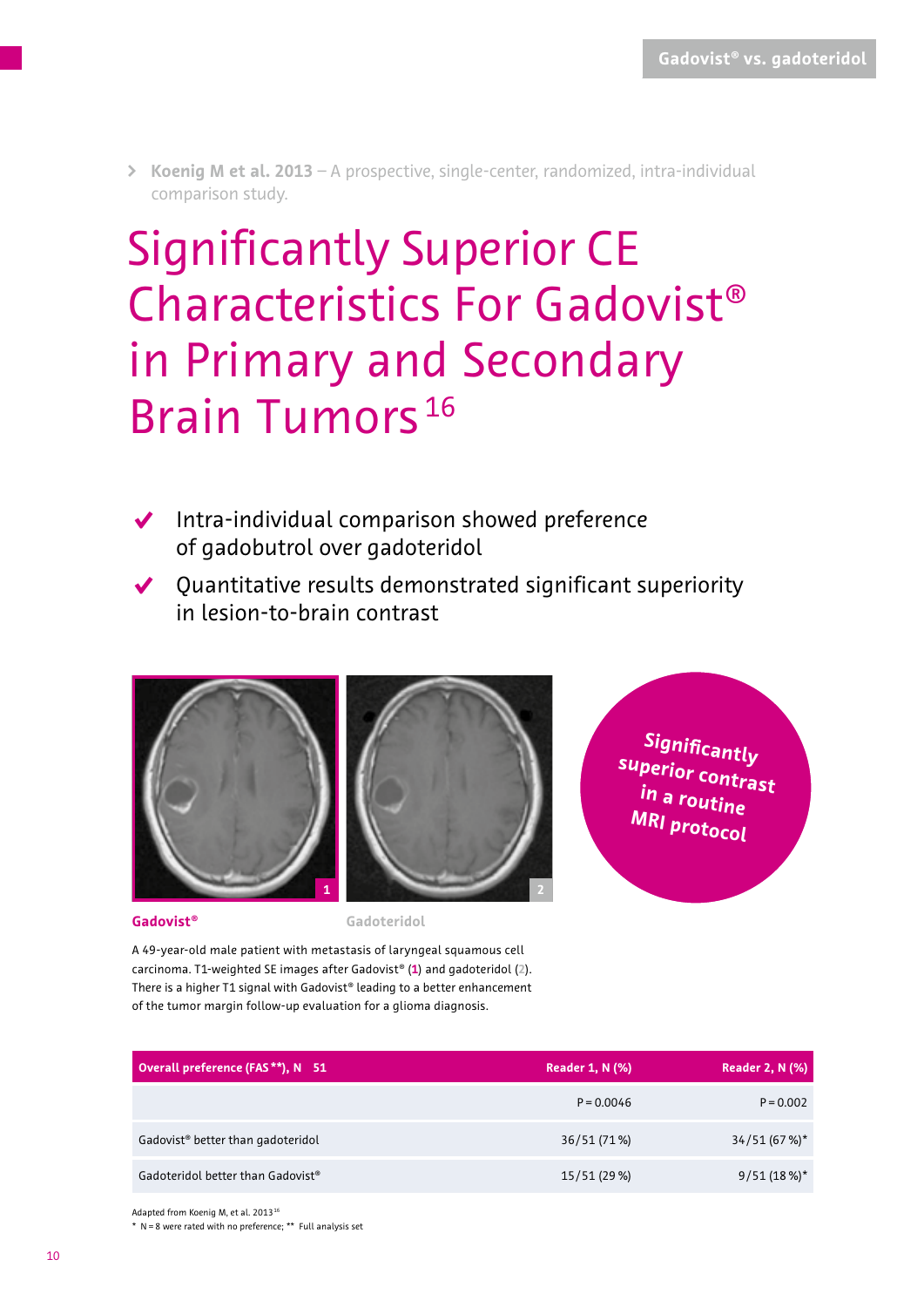• **Anzalone N et al. 2013** – A prospective, multicenter, randomized, open-label, intra-individual comparison study.

## Better Visualization of Enhancing Brain Lesions by Gadovist® vs. Gadoterate Meglumine <sup>18</sup>



**Gadoterate meglumine** 



**Gadovist®** 

A 69-year-old male patient with butterfly glioma (glioblastoma WHO grade IV). Three consecutive T1-weighted images after a single dose (0.1 mmol/kg body weight) of gadoterate meglumine (**1**) and Gadovist® (**2**).

| Overall preference*                                    | # assessments $(\%)$ |
|--------------------------------------------------------|----------------------|
| Gadovist <sup>®</sup> better than gadoterate meglumine | $131/199**$ (66)     |
| Gadoterate meglumine better than Gadovist®             | 68/199**(34)         |

 \* Three independent blinded readers assessed off-site their overall diagnostic preference (primary efficacy parameter) based on a matched pairs approach. \*\* Assessments in which a preference for either agent was expressed (P < 0.001). No preference recorded in a further 175.

### Gadovist® provided

- $\blacktriangleright$  gadoterate meglumine (P< 0.001) Better contrast enhancement of lesions than
- ¡ Higher lesion-to-brain signal (P < 0.001)
- **▶** 9% difference in relative enhancement (P<0.001)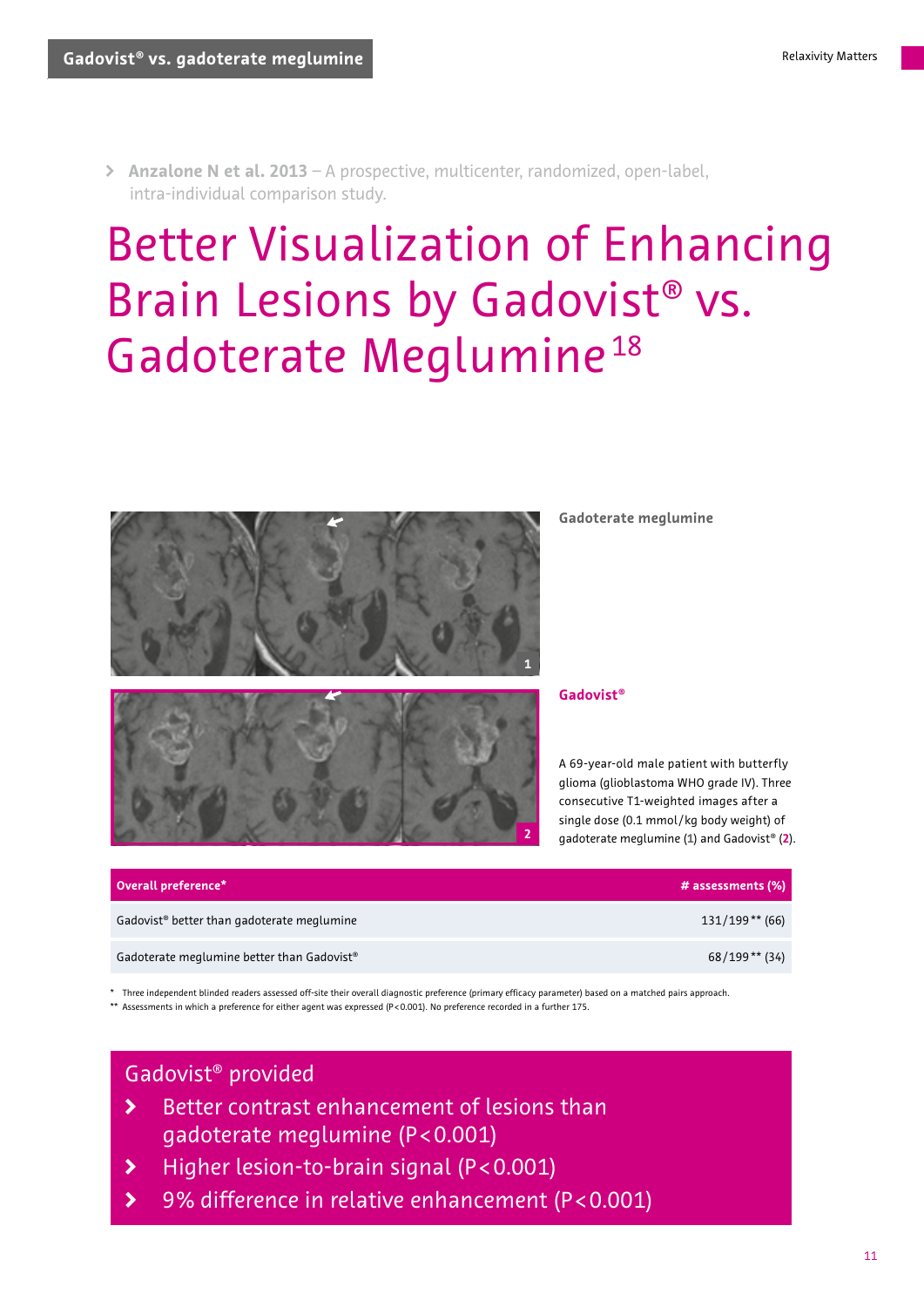• **Saake M et al. 2016** – A prospective, multicenter, randomized, intra-individual comparison study.

## Increased Enhancement in MS Lesions With Gadovist® vs. Gadoterate Meglumine<sup>19</sup>



 Measured SI of MS lesions after GBCA injection. Asterisk indicates statistically significant difference (p < 0.05). Bars show standard deviations. Gadovist® generated higher lesion SI at all time points.

 $\blacktriangleright$  $(p = 0.05)$ Significantly higher mean lesion enhancement for Gadovist®

¡ Subjective preference showed non-significant tendency in favor of Gadovist®

\* SI = Signal Intensity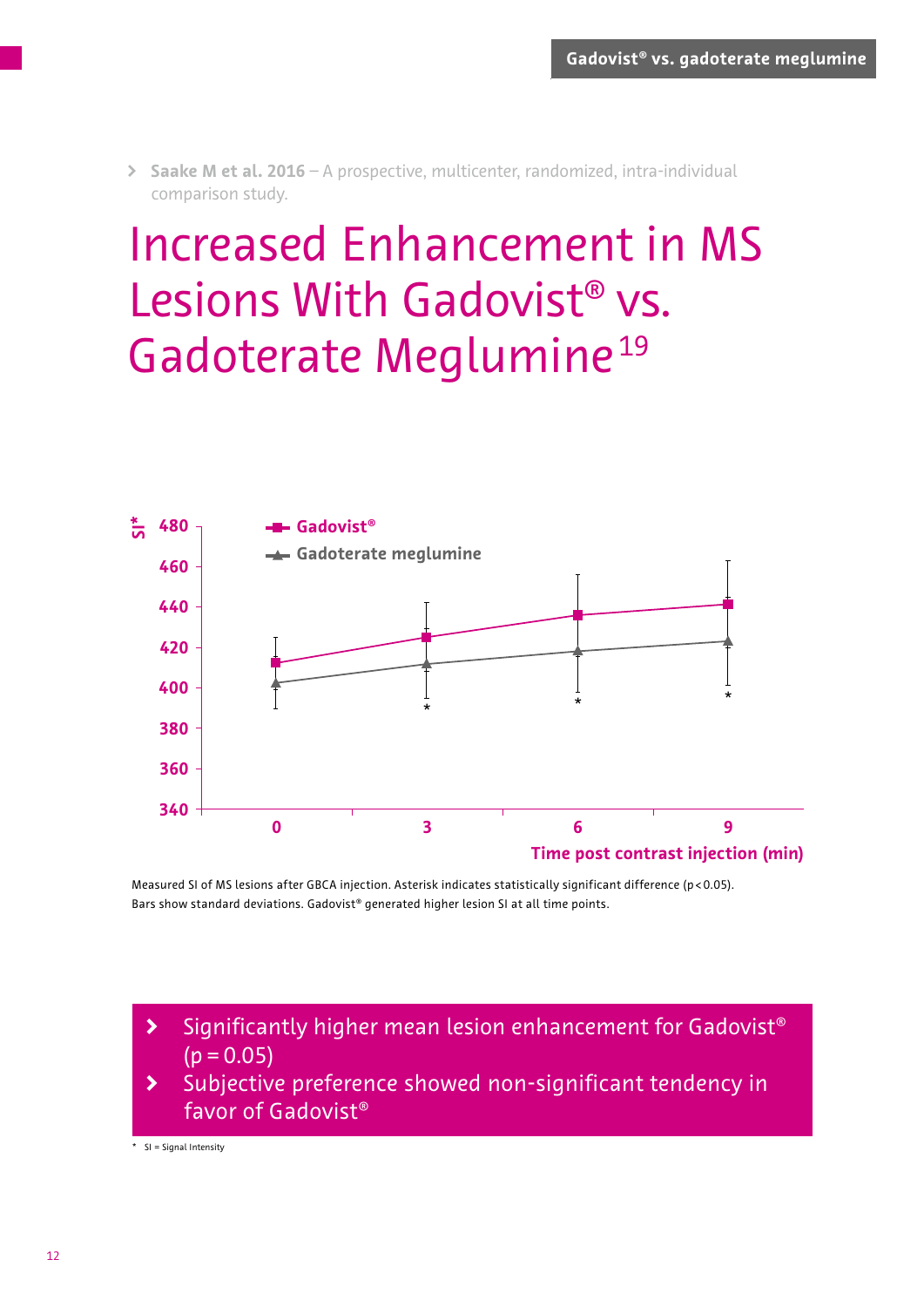## Approved uses of Macrocyclic Agents

| <b>Exam type</b>         | Gadovist <sup>®22</sup> | Gadoteridol <sup>23</sup> |                      |
|--------------------------|-------------------------|---------------------------|----------------------|
| <b>CNS</b>               | $\boldsymbol{\sigma}$   | $\boldsymbol{\sigma}$     | $\blacktriangledown$ |
| Head & neck              |                         |                           |                      |
| <b>MRA</b>               | Ø                       |                           |                      |
| <b>Breast</b>            | $\boldsymbol{\sigma}$   |                           |                      |
| Kidney                   | $\boldsymbol{\omega}$   |                           |                      |
| <b>Perfusion Studies</b> |                         |                           |                      |

 $\bullet$  indicated for use in patients of all ages, including term newborns

 $\bullet$  indicated for use in adults and children 2 years of age and older

S indicated for use in adults **only** 

### Summary

- $\blacktriangleright$  With its high relaxivity, Gadovist<sup>®</sup> leads to a higher signal intensity and contrast in CNS MRI than gadoterate meglumine and gadoteridol enabling better detection, delineation and characterization of CNS lesions.7-10,13,14,16,18,19
- $\blacktriangledown$ Higher relaxivity could result in\*
	- $\blacktriangleright$ increased signal on  $T1$ -weighted images<sup>11,12</sup>
	- $\blacktriangleright$ enhanced image quality $12$
	- $\blacktriangleright$  improved diagnostic confidence<sup>13,14</sup>

**▶** Gadovist<sup>®</sup> contrast-enhanced CNS MRI can lead to a higher diagnostic confidence both at 1.5T, 3T and 7T via better image quality and higher sensitivity/specificity.<sup>7-10,13,14,16,18-22</sup>

† For complete product information, please refer to the respective product monograph

at equal contrast dose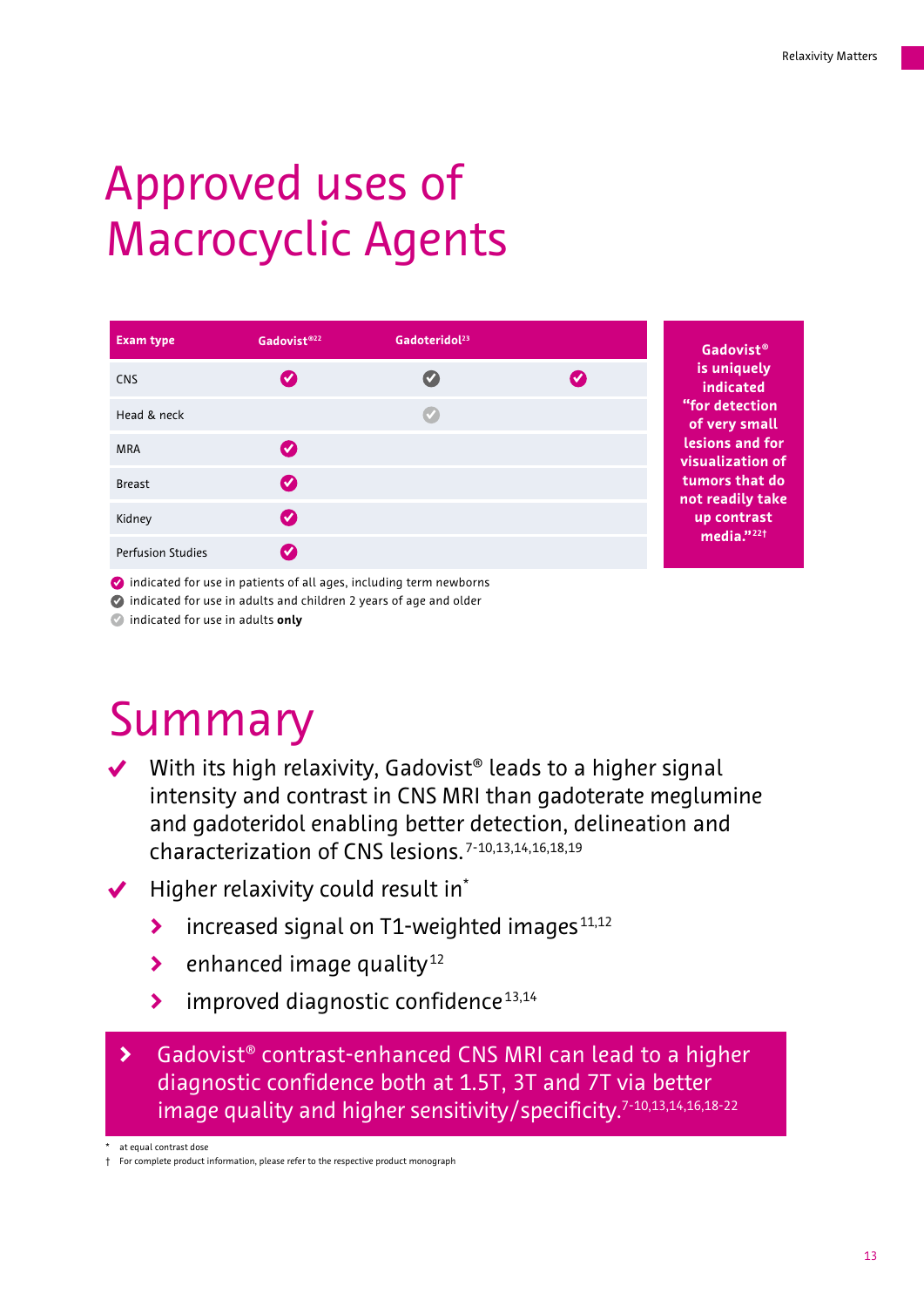### References

#### **1 Balzer T. in , Reimer P, Parizel P, at al.**

Clinical MR Imaging / A practical approach, page 38 ISBN 3-540-64098-3

#### **2 Tóth É, Helm L, Merbach A.**

Relaxivity of gadolinium(III) complexes: Theory and mechanism. In: Merbach A, Helm L, Tóth É, eds. The chemistry of contrast agents in medical magnetic resonance imaging. Second Edition ed: John Wiley & Sons, Ltd; 2013:25–81.

#### **3 Schild HH.**

MRI Made Easy... well almost [iOS App]. Version 1.5.1, Utrecht, The Netherlands: BestApps BV; 2018.

#### **4 Caravan P.**

Strategies for increasing the sensitivity of gadolinium based MRI contrast agents. Chem Soc Rev. 2006;35(6):512–523.

**5 De León-Rodríguez LM, Martins AF, Pinho MC, et al.**  Basic MR relaxation mechanisms and contrast agent design. J Magn Reson Imaging. 2015;42(3):545–565.

#### **6 Botta M.**

Second Coordination Sphere Water Molecules and Relaxivity of Gadolinium(III) Complexes: Implications for MRI Contrast Agents. Eur J Inorg Chem. 2000;399-407

### **7 Rohrer M, Bauer H, Mintorovitch J, et al.**  Comparison of magnetic properties of MRI contrast media solutions at different magnetic field strengths. Invest Radiol. 2005;40(11):715–724.

**8 Shen Y, Goerner FL, Snyder C, et al.**  T1 relaxivities of gadolinium-based magnetic resonance contrast agents in human whole blood at 1.5, 3, and 7 T. Invest Radiol. 2015;50(5):330–338.

 Invest Radiol. 2010;45(9):554 – 558. **9 Noebauer-Huhmann IM, Szomolanyi P, Juras V, et. al.**  Gadolinium-based magnetic resonance contrast agents at 7 Tesla: in vitro T1 relaxivities in human blood plasma.

#### **10 Szomolanyi P, Rohrer M, Frenzel T, et al.**

Comparison of the relaxivities of macrocyclic gadoliniumbased contrast agents in human plasma at 1.5, 3 and 7 T, and blood at 3 T. Invest Radiol. 2019 [Epub ahead of print].

#### **11 Kanal E, Maravilla K, Rowley HA.**

Gadolinium contrast agents for CNS imaging: current concepts and clinical evidence. AJNR Am J Neuroradiol. 2014;35(12):2215–2226.

#### **12 Anzalone N, Essig M, Lee SK, et al.**

Optimizing contrast-enhanced magnetic resonance imaging characterization of brain metastases: relevance to stereotactic radiosurgery. Neurosurgery. 2013;72(5):691–701.

#### **13 Gutierrez JE, Rosenberg M, Seemann J, et al.**

Safety and Efficacy of Gadobutrol for Contrast-enhanced Magnetic Resonance Imaging of the Central Nervous System: Results from a Multicenter, Double-blind, Randomized, Comparator Study. Magn Reson Insights. 2015;8:1–10.

#### **14 Katakami N, Inaba Y, Sugata S, et al.**

 metastases. Invest Radiol. 2011;46(7):411 – 418. Magnetic resonance evaluation of brain metastases from systemic malignances with two doses of gadobutrol 1.0 m compared with gadoteridol: a multicenter, phase ii/iii study in patients with known or suspected brain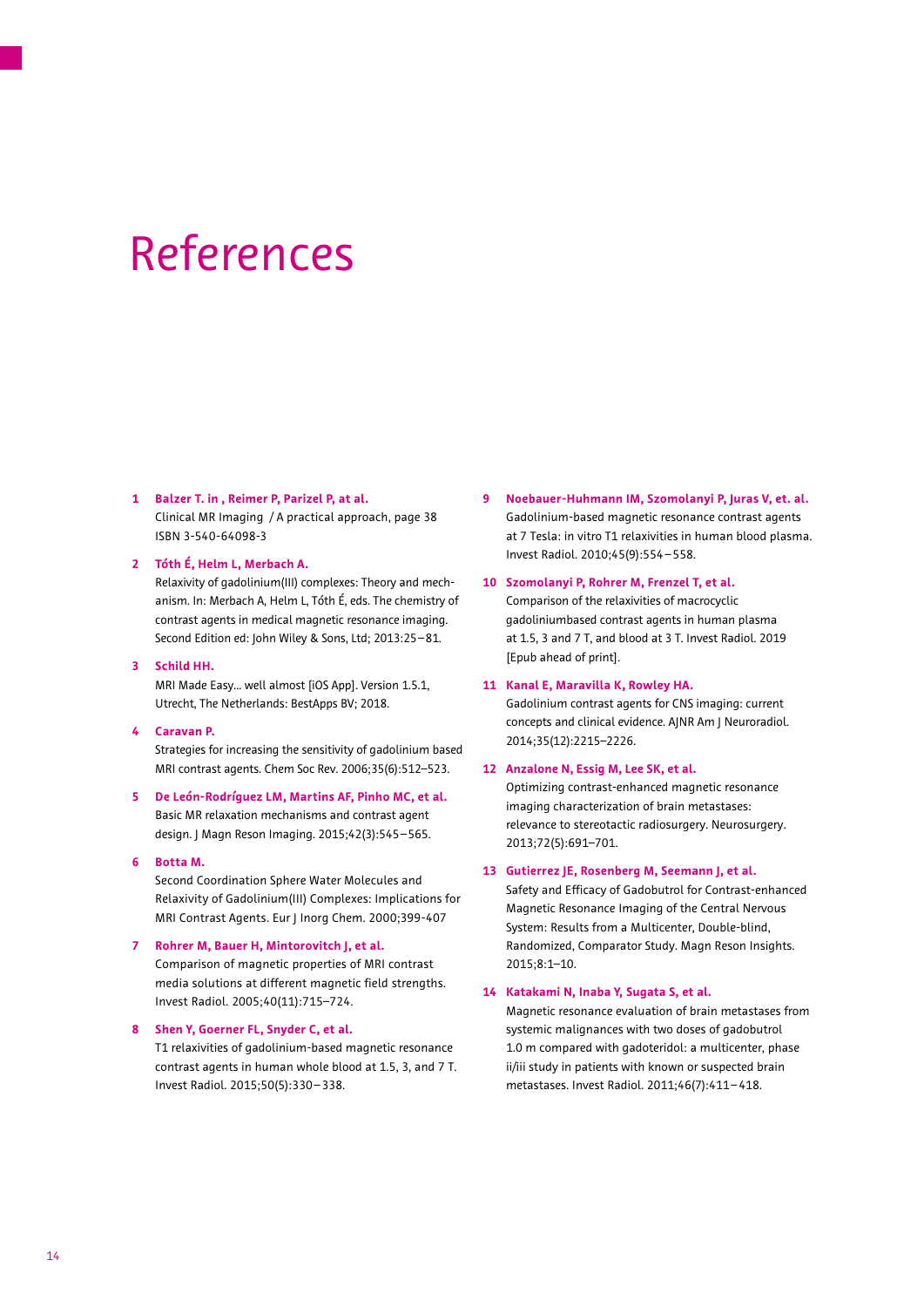#### **15 Maravilla KR, Smith MP, Vymazal J, et al.**

Are There Differences between Macrocyclic Gadolinium Contrast Agents for Brain Tumor Imaging? Results of a Multicenter Intraindividual Crossover Comparison of Gadobutrol with Gadoteridol (the TRUTH Study). AJNR Am J Neuroradiol. 2015;36(1):14–23.

**16 Koenig M, Schulte-Altedorneburg G, Piontek M, et al.**  Intra-individual, randomised comparison of the MRI contrast agents gadobutrol versus gadoteridol in patients with primary and secondary brain tumours, evaluated in a blinded read. Eur Radiol. 2013;23(12):3287–3295.

#### **17 Maravilla KR, San-Juan D, Kim SJ, et al.**

Comparison of Gadoterate Meglumine and Gadobutrol in the MRI Diagnosis of Primary Brain Tumors: A Double-Blind Randomized Controlled Intraindividual Crossover Study (the REMIND Study). AJNR Am J Neuroradiol. 2017;38(9):1681–1688.

#### **18 Anzalone N, Scarabino T, Venturi C, et al.**

Cerebral neoplastic enhancing lesions: multicenter, randomized, crossover intraindividual comparison between gadobutrol (1.0M) and gadoterate meglumine (0.5M) at 0.1 mmol Gd/kg body weight in a clinical setting. Eur J Radiol. 2013;82(1):139–145.

- **19 Saake M, Langner S, Schwenke C, et al.**  MRI in multiple sclerosis: an intra-individual, randomized and multicentric comparison of gadobutrol with gadoterate meglumine at 3 T. Eur Radiol. 2016;26(3):820–828.
- **20 Voth M, Attenberger UI, Luckscheiter A, et. al.**  2011;21(5):1034 – 1042. "Number needed to read" – how to facilitate clinical trials in MR-angiography. Eur Radiol.
- **21 Loewe C, Arnaiz J, Krause D, et. al.**  2015;204(6):1311 – 1321. MR Angiography at 3 T of Peripheral Arterial Disease: A Randomized Prospective Comparison of Gadoterate Meglumine and Gadobutrol. AJR Am J Roentgenol.
- **22** Gadovist® 1.0 Product Monograph. March 5, 2018.
- **23** Gadoteridol Product Monograph. March 9, 2018.
- **24** Gadoterate meglumine Product Monograph. April 23, 2018.